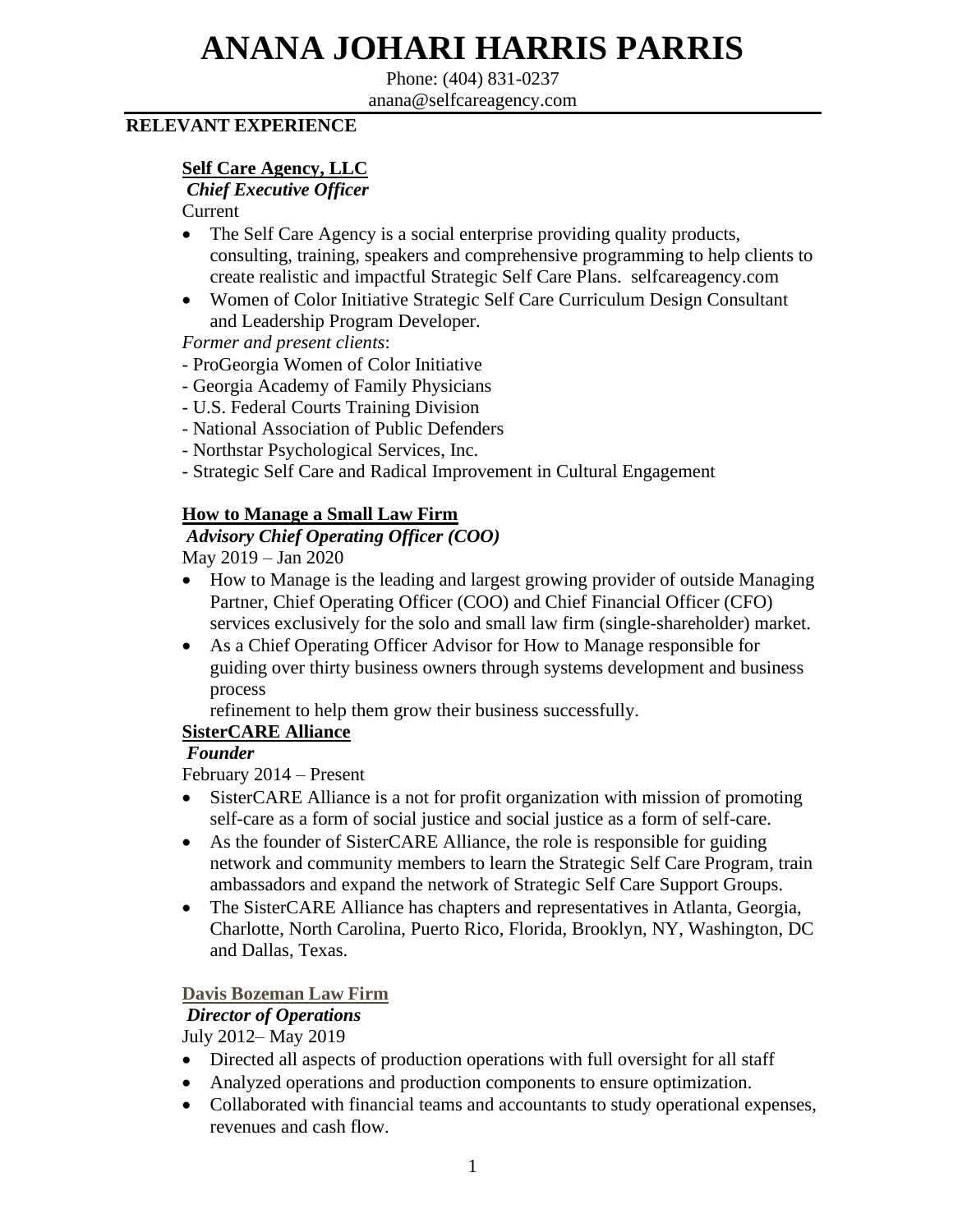- Met with executive management and owners to conduct presentations on operational strategies and enhancement projects.
- Ensure compliance with all government authorities including Modern Rule of Professionalism, American Bar Association and the State Bar of Georgia
- Developed strategies to enhance operational workflow and enhance delivery of services by modifying logistics.
- Streamlined policies and procedures to cut down on waste, reduce expenses and improve operational production.
- Handled escalated problems and develop quick resolution to ensure on time production.
- Recruited, hired and trained staff including performance appraisals, recommended promotions and recognition.
- Drafted press releases, organizational statements, brochures, op-eds, PowerPoint presentations, annual reports and grant applications.
- Managed all Marketing, IT, HR and daily financial controls.
- Produced firm commercials and branding campaigns.

#### **Davis Bozeman Law Firm**

## *Director of Community Affairs*

July 2012– May 2019

- Maintained and improved upon the occupancy level of community engagement in accordance with the marketing and business plans.
- Utilized and established community organization communications and resource management to track information, compile data and reports and achieve desired community engagement goals.
- Managed the process by assisting prospective and current clients, their family members, and/or advisors in the decision-making process by understanding their needs and educating them about the community services and programs the firm's division was connected to.
- Responded promptly to every telephone call, email, and internet or in-person inquiry.
- Completed follow-up calls, letters, and tours as defined by the community marketing plan.
- Provided information and conducted presentations about community services and programs
- Represented the community and increased awareness through participation in outside events, professional groups, and community involvement in the local market.
- Used relevant community knowledge and research to plan, coordinate, and implement monthly prospect and/or referral source activities and events as specified by management and the community marketing plan.
- Coordinating conferences, seminars, and community events
- Managed firm's website and social media sites, including writing, posting, and embedding information
- Researched matters pertaining to intersectionality in both domestic and global contexts
- Drafted press releases, organizational statements, brochures, op-eds, PowerPoint presentations, annual reports and grant applications

#### **Davis Bozeman Law Firm**

 *Legal Internship Program* & *Volunteer Coordinator*  July 2012– May 2019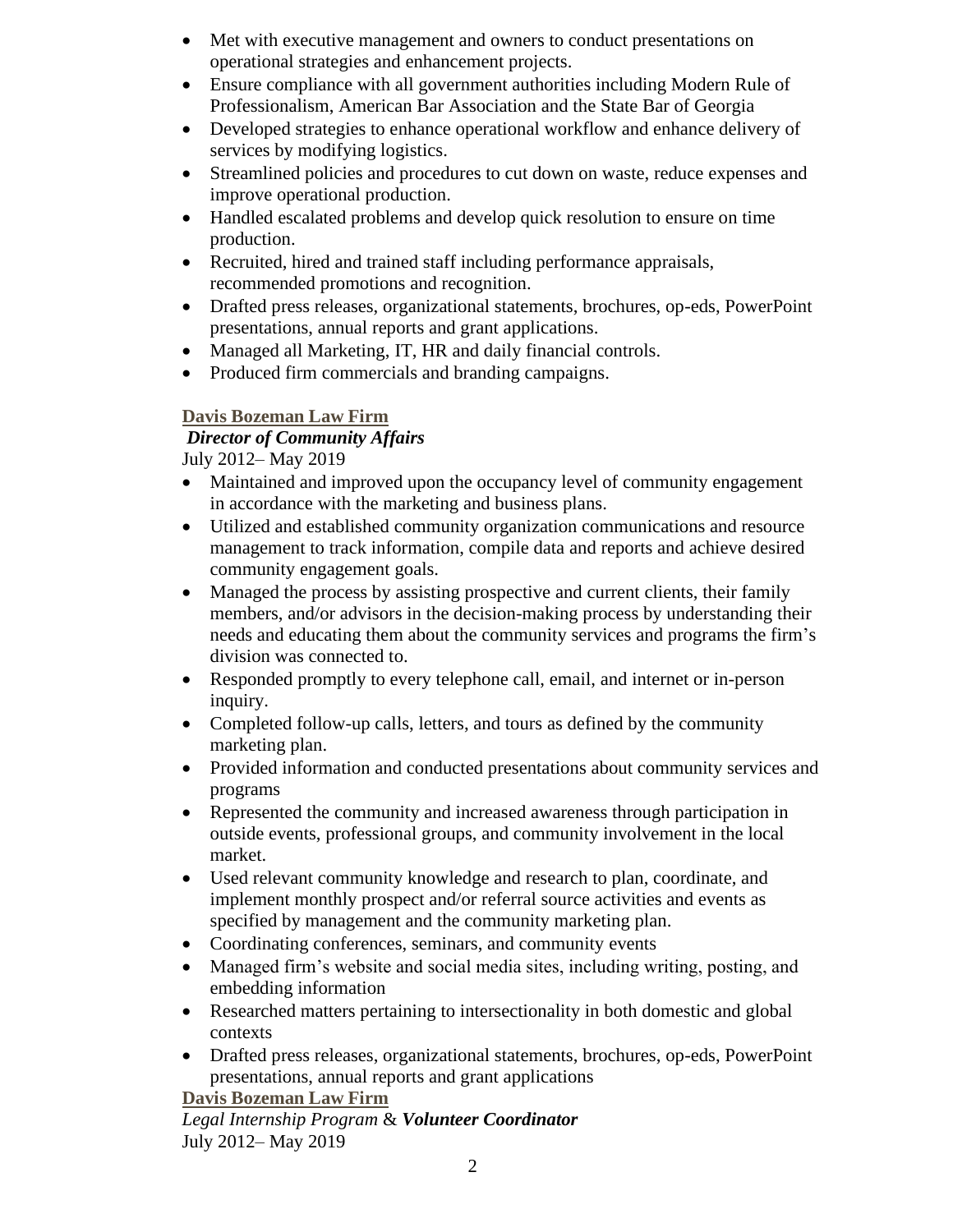- Successfully managed all elements of legal internship and volunteer services, including hiring, training, and allocation of duties and responsibilities
- Helped in assessing the operational requirements and logistical planning
- Worked with multiple organizations and provided them with volunteers for meeting their community engagement requirements
- Assisted in organizing recruitment drives for signing up volunteers willing to work for the organization
- Coordinated with various organizations in managing volunteers during events and functions
- Maintained the database of volunteers
- Negotiated terms and conditions for finalizing volunteer service agreements
- Prepared job descriptions for various positions for which volunteers are needed to be hired
- Assisted the organizations in evaluating performances of their volunteers working on FTCs (Fixed Term Contracts)
- Resolved complaints and issues raised by volunteers and clients
- Ensured that the organizational policies and ethical business practices are observed throughout the operations
- Acted as an information hub for clients and volunteers

#### **Afrisalsa Cultural Organization**

## *Founder*

Feb 2004 – Present

- Founded AfriSalsa™ brand and cultural organization
- Founded the AfriSalsa Fights HIV/AIDS Campaign
- Promote and celebrate cross-cultural activity.
- Offer cultural and educational experiences that are memorable through the use of cultural tools like dance, language, clothing, art and music.
- Choreographed and performed West African and Latin style dance presentations.

## **GTM Marketing Agency**

## *Chief Operating Officer (COO)*

June 2000 – March 2002

- Lead on Implementation, Design and Coordination of Anti-Tobacco Caused Based Marketing Campaign
- Marketing Optimization solution provider that leveraged predictive intelligence, strategic and analytic services, and marketing automation to maximize marketing.
- Contributed to weekly enterprise dashboard of all active development projects, highlighting the current status and highlighting risks to scope, schedule, and budget.
- Client-facing leader of periodic Sales Enablement tool training for national sales team and quarterly operations reviews.
- Led the development and monthly read-out of Data Scorecard and Fact Pack reporting, providing a measurement of KPIs by data source/variable.
- Established monthly campaign shadowing initiative, providing campaign segment volume estimates prior to execution, enabling a reduction in client resources.
- Creation of Brand Training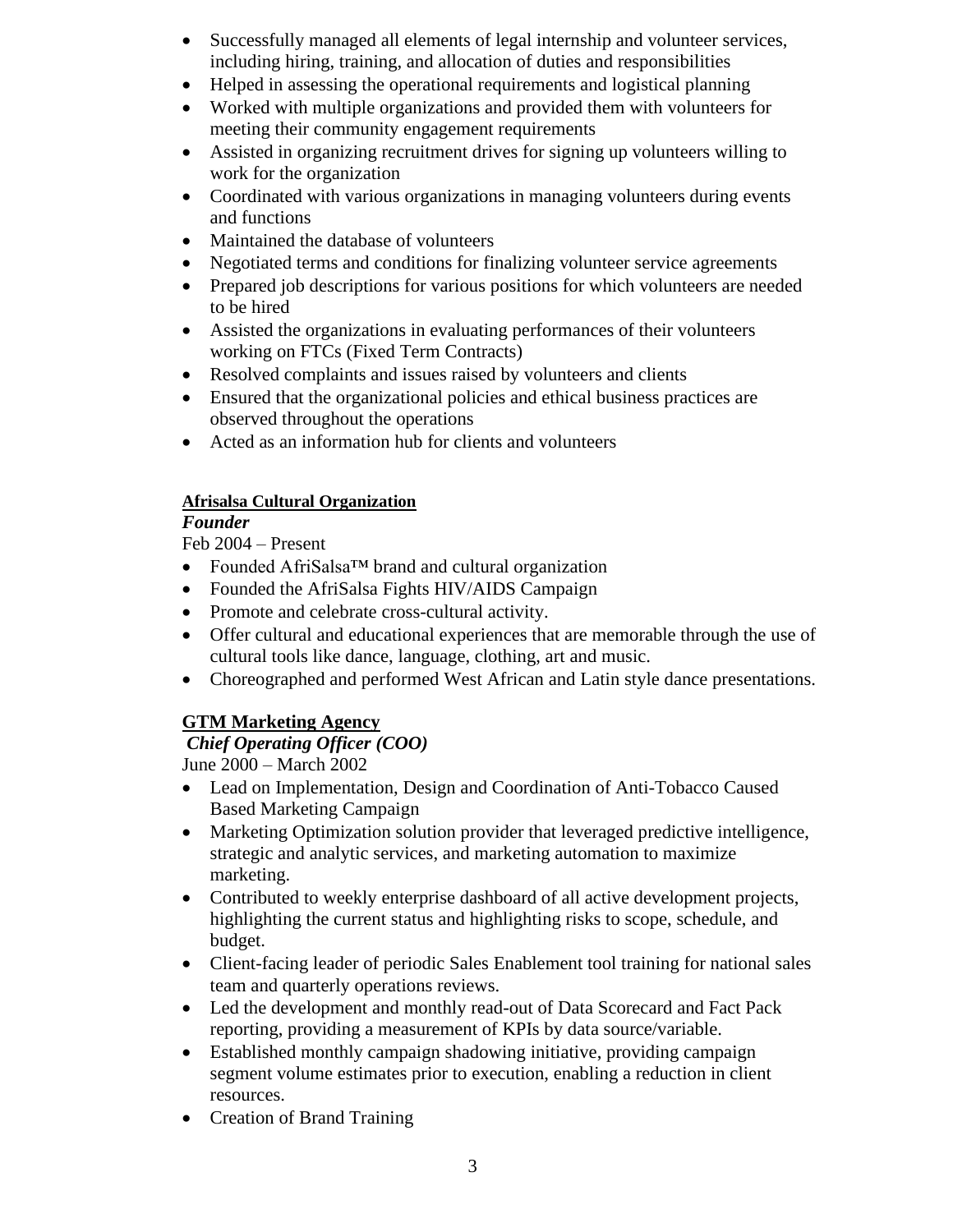#### **CIVIC ENGAGMENT**

- 2007 Public Relations & Fundraising Coordinator for Relief in Motion Hurricane Katrina Ebony Magazine
- 2007 Contributor Aids Survival Project. AIDS Survival Project records, Emory University
- 2009 Organizer Yo! Bailo Salsa Night Woodruff Arts Center
- 2009 Presenter at Art Lure: Reinventing the Reel @ Spelman College,
- 2009 Contributor with AIDS Survival Project, Atlanta Gay Center Records Georgia State University Library
- 2010 Presenter Corporate Diversity Workshop with Price Waterhouse Cooper
- 2010 Presenter "HIV/AIDS Education "Dekalb County Board of Health Early Care Clinic
- 2011 Panelist Black History Month Diaspora Workshop, Latin American & Caribbean Film Festival Kennesaw State University
- 2011 ALAFIA Project/Emory University School of Medicine Self Care Strategies
- 2011 AfriSalsa Event, Porter Sanford III Center of Performing Arts
- 2013 Organizer "Respect Black Life: I am Trayvon Martin" March of over 5000 marchers from Atlanta University Center to the CNN Center
- 2013 Panelist for Staying LEVELed : Practicing Self-Care as a Form of Advocacy L.E.V.E.L. Atlanta Hosted by Aisha DeBerry, J.D.
- 2014 Panelist for Self-Care and Entrepreneurship Panel Discussion hosted by Honorable Asha F. Jackson, Superior Court of DeKalb County Project Pinnacle
- 2014 Panelist for Mental Health for Renewal with Strategies for 2021 & Sound Bowl Meditation WOC Initiative of Georgia
- 2014 Panelist New Beginnings Re-entry Mentoring Program; U.S. Attorney's Office of Northern District of Georgia
- 2014 Panelist New Beginnings Re-entry Mentoring Program; Morehouse School of Medicine
- 2014 Presenter New Beginnings Re-entry Mentoring Program; Urban League,
- 2014 Volunteer Battered Women's Shelter Christmas Day Fundraising
- 2015 Panelist for Music as Renewal & Presentation of the SHEro Award WOC Initiative of Georgia
- 2015 Volunteer Battered Women's Shelter Christmas Day Fundraising
- 2015 Organizer of Children of Police Shooting Victim Christmas Day Fundraising Campaign
- 2015 SisterCARE Alliance M.O.B.S Headstone Campaign Fund
- 2016 Volunteer Battered Women's Shelter Christmas Day Fundraising
- 2016 Panelist Self Care Day Panel at Amplify and Activate Summit
- 2016 Organizer of Children of Police Shooting Victims Christmas Day Fundraising Campaign
- 2016 Organizer for State Representative William K. Boddie Campaign Fundraiser
- 2016 Panelist Self Care Day Panel at Amplify and Activate Summit
- 2017 Panelist Self Care Day Panel at Amplify and Activate Summit
- 2017 Judge of "Dancing with DeKalb Stars" with DeKalb County Government
- 2018 Panelist Self Care Day Panel at Amplify and Activate Summit
- 2018 Honoree Giwayen Mata at Ray Charles Performing Arts Center at Morehouse College.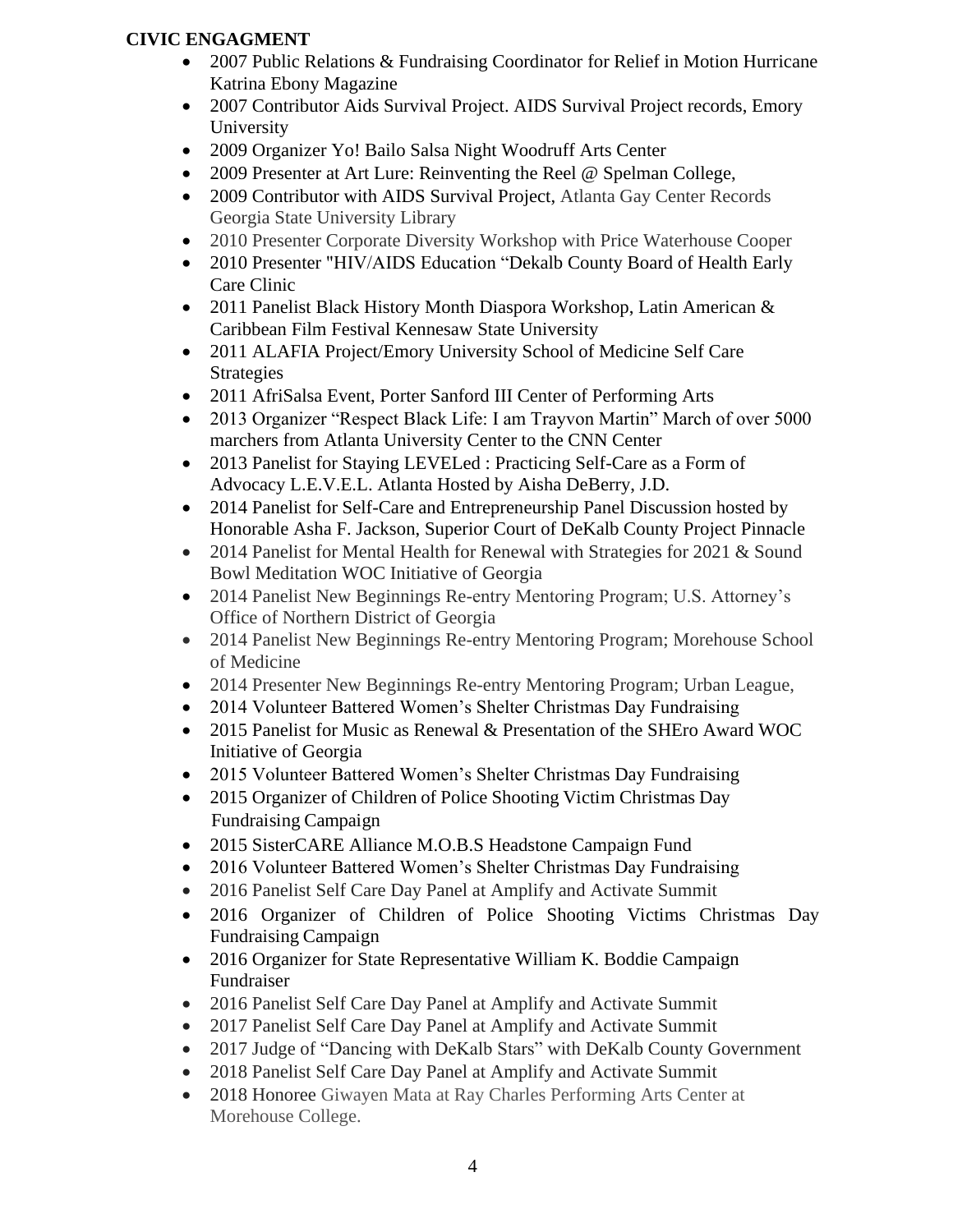- 2018 Key Note Speaker; Global Women's Leadership Summit, Johannesburg, South Africa
- 2018 Key Note Speaker DeKalb County Domestic Violence Task Force Meeting
- 2018 Presenter "Lessons from South Africa" Auburn Avenue Research Library
- 2019 Speaker Cascade United Methodist Church Women's Conference
- 2019 Panelist Self Care Day Panel at Amplify and Activate Summit
- 2019 Panelist for Forever Family Criminal Justice Reform Board Retreat
- 2020 Co-Sponsor Justice Caravan from Atlanta to Brunswick in response to the Murder of Ahmaud Arbery
- 2020 Panelist Self Care Day Panel at Amplify and Activate Summit
- 2020 Panelist for National Coalition of Blacks for Reparations in America (N'COBRA) 2020 National Convention
- 2020 Host Strategic Self Care Summer Course and Ambassador Training hosted by SisterCARE Alliance and Women of Color Initiative ProGeorgia
- 2020 Panelist for COVID-19 & the Aftermath: Strategies for Coping and Creating Lasting Change
- 2020 Moderator and Panelist for The Social Justice Cafe for Girls presents The Atlanta PUSHOUT Project
- 2020 Speaker for Healing Justice with Sister Care Alliance hosted by the Partnership for Southern Equity Summit
- 2020 Speaker for National Association of Public Defenders Women's Conference
- 2020 Speaker for Plenary Session: We are the Ones We've Been Waiting for: Women in Public Defense 2020**. N**ational Legal Aid and Defender Association (NLADA) Event.
- 2020 Creator & Facilitator of Youth and Family Social Justice and Self Care 101 Summer Training Series
- 2020 Host and Presenter for Social Justice School for Black Girls session
- 2020 Host and Facilitator for Self-Care Check-In & Reunion with Music as Healing Resource
- 2020 Presenter for Social Justice Matters Online Training
- 2020 Host and Presenter for Self-Care & Social Justice When Addressing Environmental, Public & Private Health

## **AWARDS AND ACKNOWLEDGMENTS**

- 2004 Award for Planning and Implementing an Innovative Model Program, Balanced Student Progression (BSP), Georgia State University's Office of African American Student Services and Programs
- 2011 Self Care Day Proclamation, City of Atlanta
- 2013 Self Care Day Proclamation, Savanah, GA
- 2013 Self Care Day Proclamation, Charlotte, NC
- 2015 Self Care Day Proclamation, Dekalb County
- 2016 Self Care Day Proclamation, Lithonia, GA
- 2012 Unsung Heroine 100 Black Women of Metro Atlanta for Community Service
- 2014 Delegate Representing the City of Atlanta at the Global Peace Foundation's Annual Conference
- 2014 Community Service Award; U.S. Attorney General's Office Northern District of Georgia
- 2016 Goodwill Ambassador Award for the State of Georgia presented by Georgia State Representative of District 39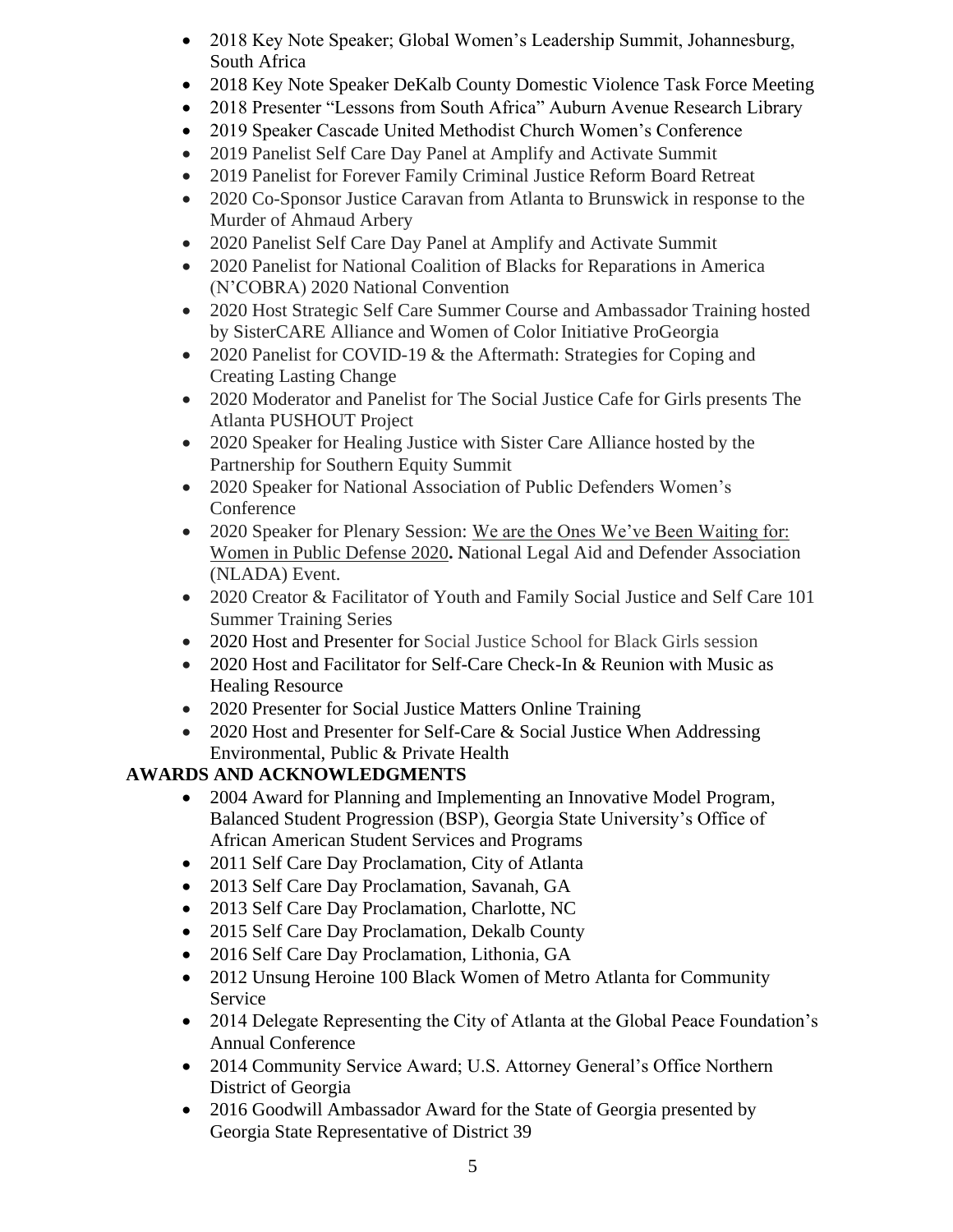- 2017 4<sup>th</sup> Annual Salute 2U Awards
- 2017 Certificate of Appreciation, Metro-Atlanta Professional Chapter SISTUHS, Inc.
- 2017 Women Hold Up the Sky Award, NAACP Clayton County Branch
- 2018 Outstanding Community Member, Atlanta African Dance and Drum Community Award
- 2018 Award of Excellence in Community Service; Atlanta Museum Bar
- 2018 Southern Center for Human Rights Gideon's Promise Award
- 2018 Servant of the Year Global Leadership Activism Summit, Johannesburg, South Africa
- 2019 ProGeorgia Women of Color Thought Leader Delegate
- 2019 DeKalb County Community Service Proclamation Davis Bozeman Law Firm
- 2019 Outstanding Contribution Award Unfinished Women's Conference
- 2020 ProGeorgia Women of Color Thought Leader Delegate

## **PUBLICATIONS**

- Parris, Anana Self-Care Matters Journal & Playbook, Atlanta, GA, CreateSpace Independent Publishing (2016)
- Parris, Anana H, Self-Care Matters: A Revolutionary's Approach, Atlanta, GA, YBF Publishing LLC (2016)
- Parris, Anana H, Self-Care Matters: A Revolutionary's Approach Audible Audiobook Unabridged, Atlanta, GA, YBF Publishing LLC (2016)
- Parris, Anana H, **"**For Colored Girls Growing Like A Rose From Concrete: An Anthology "Self Care Revolutionary Story", Atlanta, GA, SisterCare Alliance (2017)
- Parris, Anana H, **"**What Do You Need?" A Needs Assessment & Resource Information Storage Tool, Atlanta, GA, SisterCare Alliance (2020)

## **PROFESSIONAL AFFILIATIONS**

- •
- 100 Black Women of DeKalb County/ Decatur,
- 100 Black Women of Metro Atlanta
- AfriSalsa fights HIV/AIDS Campaign
- American Bar Association
- Carol's Daughter
- Clark Atlanta University
- DeKalb Bar Association
- DeKalb School of the Arts
- DeKalb Volunteer Lawyers Association
- Enchanted Closet, Inc.
- Emory Law School
- Georgia Bar Association
- Georgia Association of Black Women Attorneys
- Georgia State University's Office of African American Student Services and Programs
- Georgia Trial Lawyers Association
- Greater Travelers Rest Baptist Church
- GABWA's Sister to Sister Mentoring Program, Presenter
- Harper Archer Middle School
- Kennesaw State University